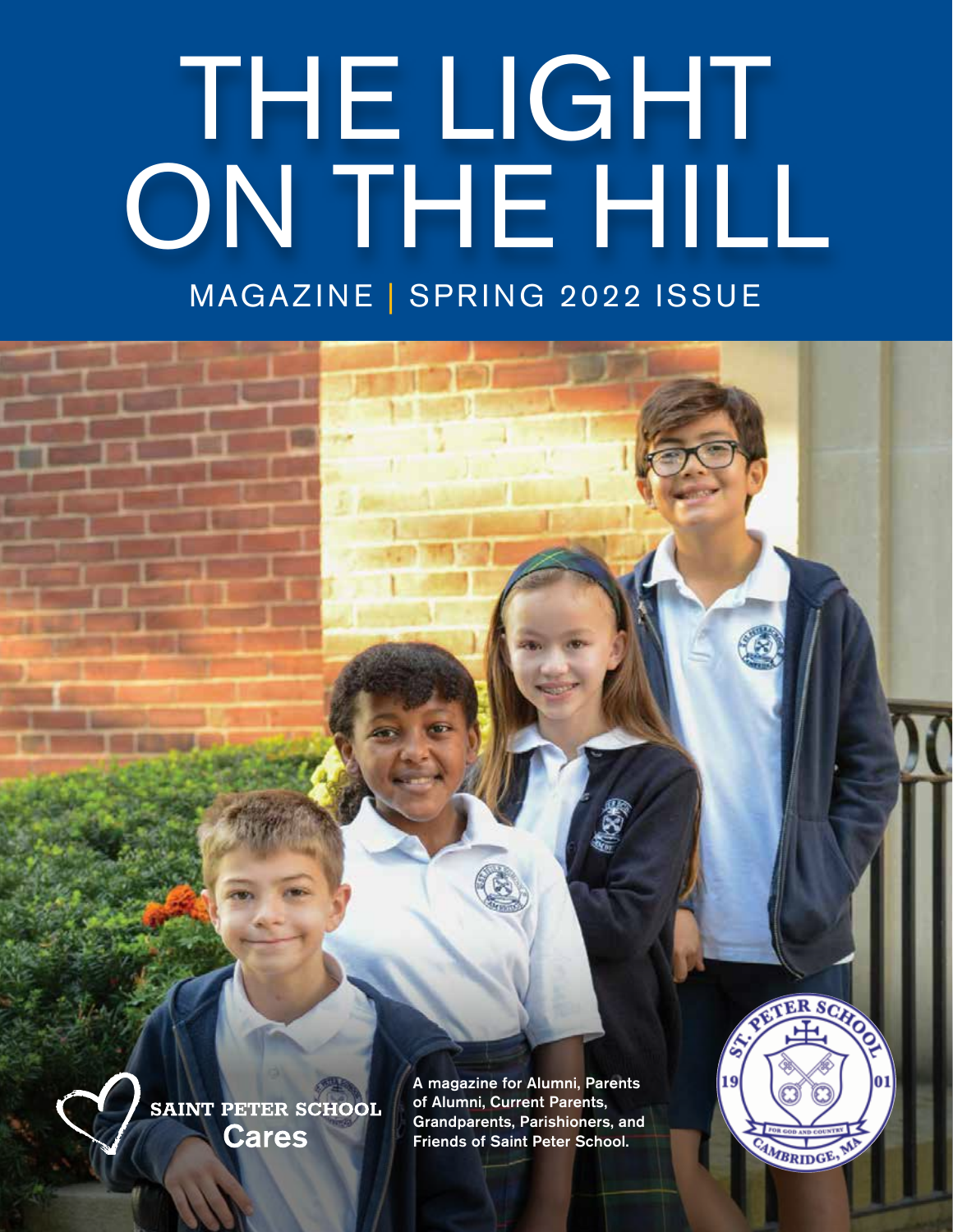

*Catholic education aims not only to communicate facts but also to transmit a coherent, comprehensive vision of life, in the conviction that the truths contained in that vision liberate students in the most profound meaning of human freedom.*

–Pope John Paul II



Mission Statement: Founded by the School Sisters of Notre Dame, Saint Peter School lives and nurtures our Catholic faith while embracing our multiculturalism. We believe in teaching to the heart, mind, and soul of each child.

*Saint Peter School is accredited by the New England Association of Schools and Colleges.*

*Saint Peter School Administrator* Thomas Carroll

*Principal* Patrick Boyden

*Director of Admissions* Ashley Davis

*Director of Advancement* Eve Encinas-Lončar

*Board Chair* Eirene Kontopoulos

*Vice Board Chair and Parent Association Co-Chair*  Wendy Burns

*Secretary of the Board* Guillermo García-Cardeña

*Parent Association Co-Chair*  Kathyr Ranger

Daniel Appugliese Philip Cooper Thomas Haferd Kathleen M. O'Connell Michael Reidy John Sortino Rebeca Susi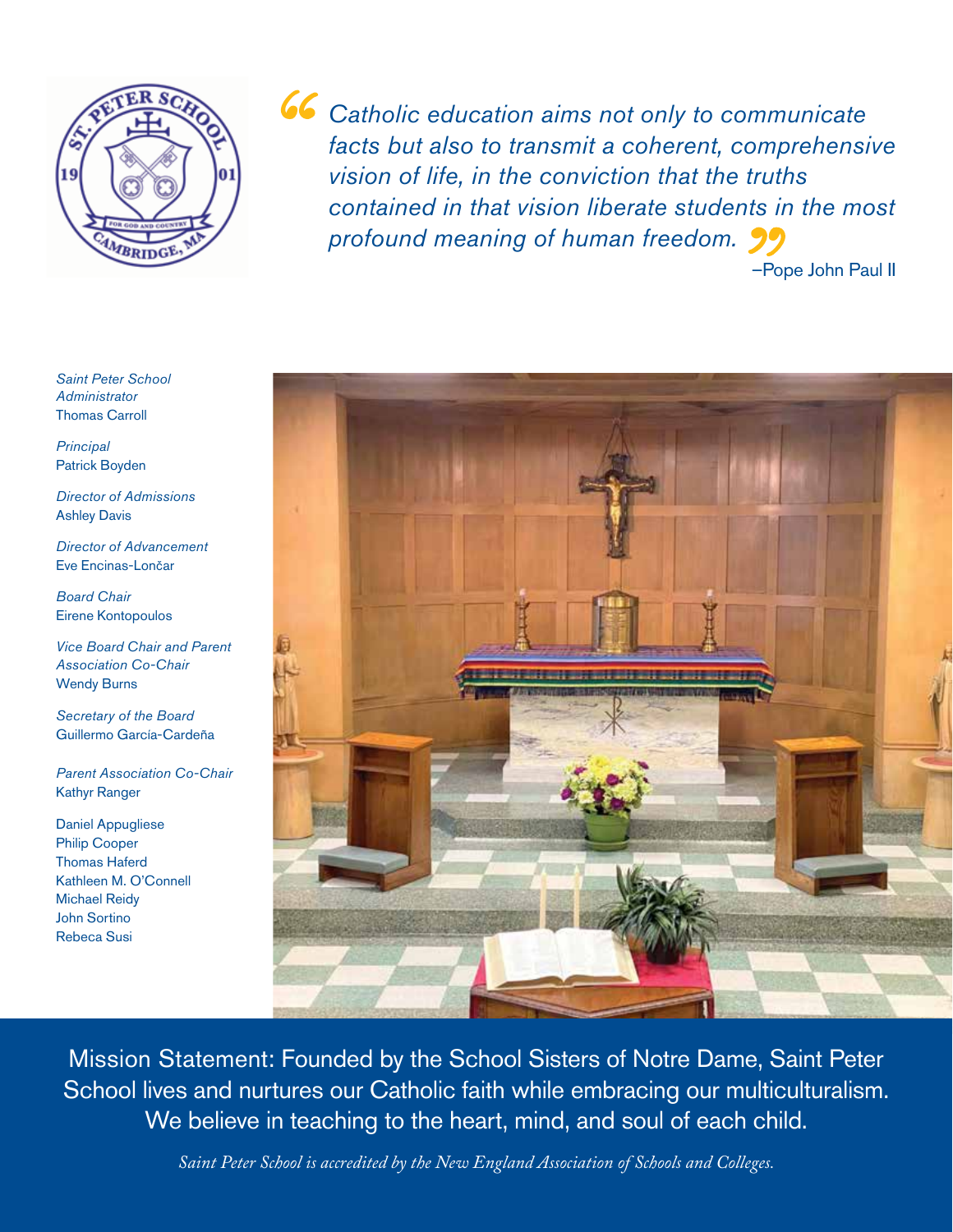### **Message from the Pastor**

*We are The Light On The Hill–not an inanimate object, but a community of faith shining light and welcome to all.*

#### –Rev. Leonard O'Malley, Pastor



#### Dear Families,

In difficult times we often set our expectations on "getting through" whatever the difficulty is, and somehow picking up the pieces afterwards. While many people may use this approach, it certainly is not one followed by Saint Peter Parish and School. Because of the dedication and hard work of our staff and because we are *The Light On The Hill*, Saint Peter thrived last year. Not only did we get through the year, we managed careful and safe leadership within the school community; the strong support of parents and friends of the school; excellence of education; an increase in enrollment; and our expansion of the footprint of the school into the Convent building. (We are ending more than 20 years of the Convent being rental property and are now using that space for both parish and school purpose. Of course, this is only possible because of the generosity and dedication of the Saint Peter Community.)

At this initial phase, the Convent will house the School's new STEM Center and also provide students and faculty with a prayer chapel for their use. Further phases of development will address the establishment of a Learning Center for the school, and comfortable meeting rooms for parish use.

Since 1848 for the parish and 1901 for the school, Saint Peter has existed as that *Light On The Hill* that shines forth with welcome, goodness and the love of God for all. We are true to our mission to minister to the mind, heart and soul of God's people. Like our patron – Saint Peter – we face the challenges of our lives with faith in the abiding presence and love of God in our lives. We are *The Light On The Hill* – not an inanimate object, but a community of faith shining light and welcome to all.

Peace and Blessings,

Joury Orcell

Fr. Lenny



We celebrated All Saints and All Souls Days in November and spent the month praying for the souls of the faithful departed.



Saint Peter's steeple rises above the Cambridge skyline.



Grade 4 class in prayer at the lovingly restored Saint Peter Chapel.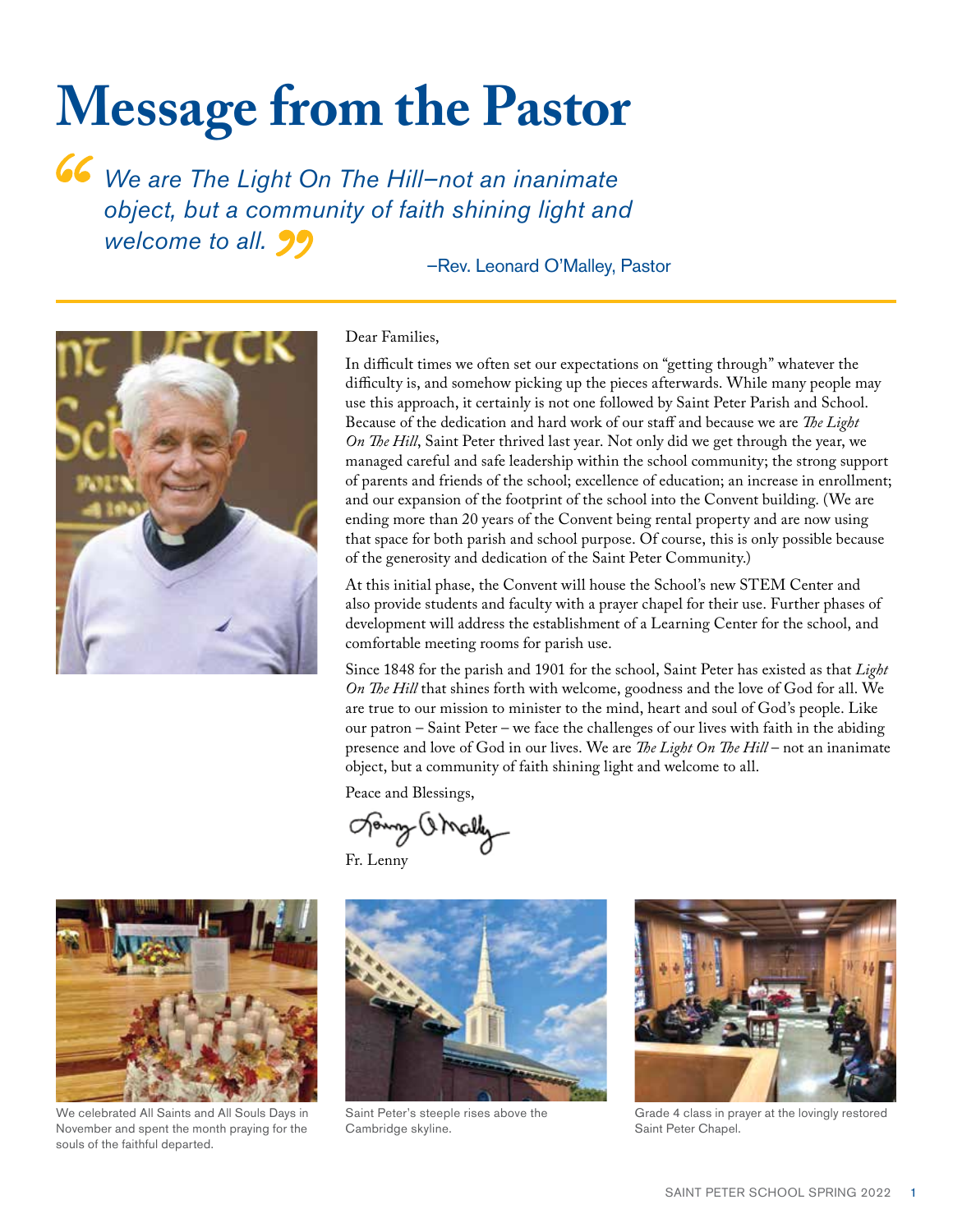## **Message from the Principal**

*We will continue to anticipate the needs of our students and their families, ensuring Saint Peter is a true light on the hill for many years to come.*

— Principal Pat Boyden



Pat Boyden, Principal



Principal Boyden dressed as Saint Patrick and enjoying a fun Halloween tag day with K1 and K2 students.



Principal Boyden, Mr. Smith, Mr. Selby, and Mr. Schell at the 2021 Golf Classic.

Dear Saint Peter School Community,

The past 18 months have been historic for Saint Peter, and not just because our students and teachers have thrived amidst a global pandemic. Indeed, in addition to providing safe, uninterrupted in-person learning since day one of the 2020–2021 school year—the only elementary school in Cambridge to do so—our school has improved and expanded in significant ways. Our enrollment has increased, the breadth of our student services has broadened, and we have reinvested heavily in technology, curriculum, and infrastructure. Furthermore, last school year was capped off by two major highlights: the publishing of our strategic five-year plan and the expansion of our school footprint into the former Saint Peter Convent.

I strongly encourage you to read and review our five-year plan (saint-peter-school.org/ about/governance). It is the product of extensive research, collaboration, and discussion with a variety of stakeholder groups in the Saint Peter School community. Faculty, staff, parents, benefactors, and board members all contributed to the development of the plan, which outlines both the immediate goals of the school ("Year 1 Priorities") and our longer term aspirations ("Year 5 Vision"). My hope is that, with the five-year plan charting our path, we will continue to anticipate the needs of our students and their families, ensuring that Saint Peter is a true light on the hill for many years to come.

Emblematic of our ambitions for Saint Peter School, the addition of the Convent will allow us to expand and enhance our programming in numerous ways, starting with the recent completion of our new, state-of-the-art STEM Center. The construction of the STEM Center is indicative of our commitment to academic excellence and truly student-centric learning. It also further validates the tireless efforts of our school community. Thanks to the generosity of numerous donors, we now provide a bestin-class STEM makerspace to all of our students, anchored by LEGO Education's innovative and hands-on approach to learning, coding, and robotics. Please, stop by anytime—I'd love to give you a tour of this fabulous new space.

Our five-year plan, our new STEM Center, and the many other exciting initiatives that are currently underway underscore the fact that the "Spirit is a-movin" here at SPS, with Our Blessed Mother guiding and protecting all that we do. Please, join us as we embark on this exciting new chapter.

Saint Peter, pray for us!

ate V

Pat Boyden *Principal*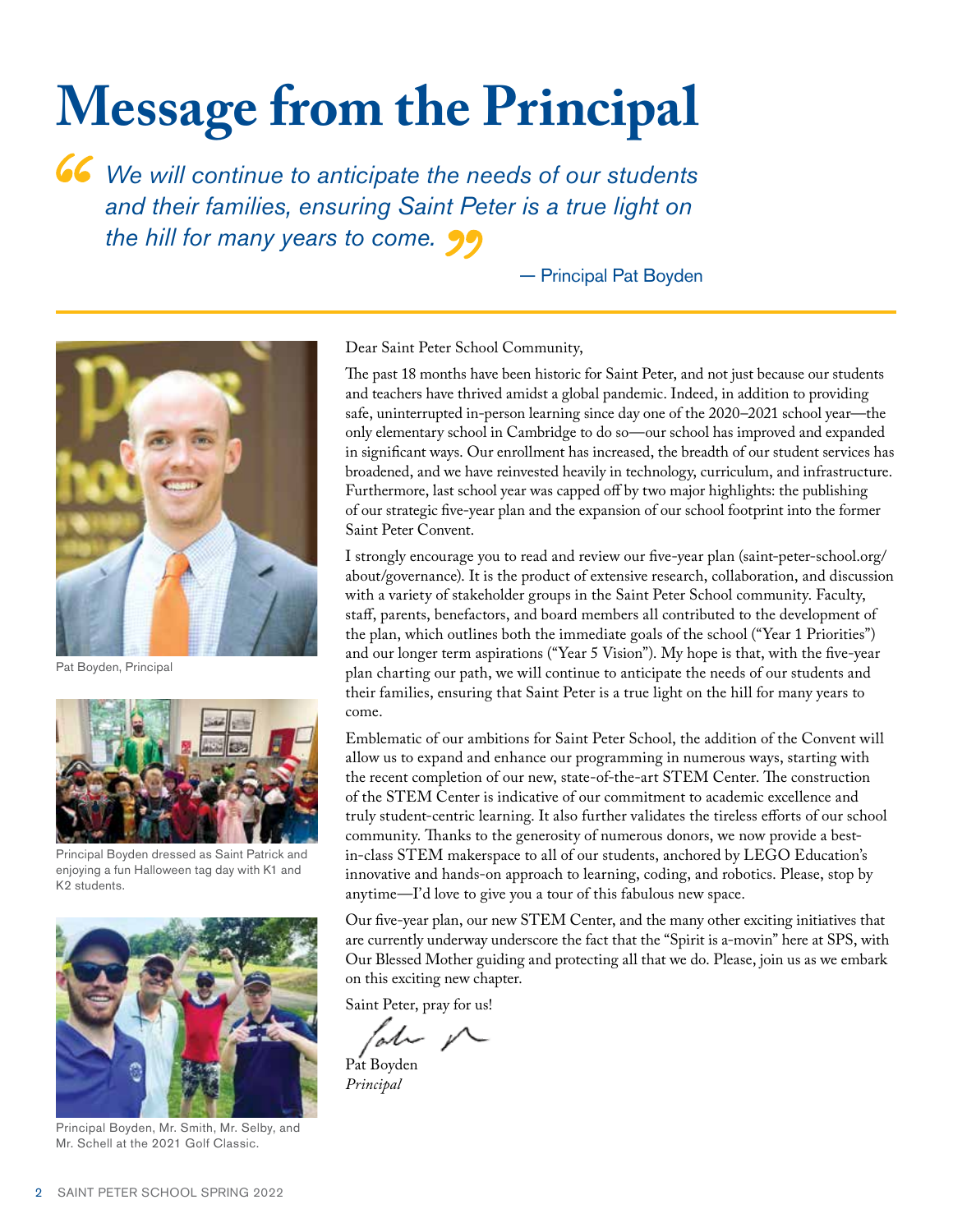## **Fall 2021 MAP Testing Scores**

Saint Peter School students continue to excel academically, with the outcomes to prove it. On our most recent standardized test, the Northwest Evaluation Association's MAP Growth Assessment, Saint Peter School students scored 7th highest out of 100+ schools in the Archdiocese, well outpacing the performance of their peers nationwide.



## **2021 Scholarships Awarded**

*Every year, Saint Peter School is fortunate to receive gifts for scholarships and tributes in honor or memory of individuals. We appreciate these thoughtful contributions, given in both good and challenging times, and thank the many families, friends, alumni, and parishioners who choose to honor their loved ones or their memories by giving to the Saint Peter School Scholarship Fund.* 

**The Peter Lynch Scholars Program**, established in 2010 to honor Mr. Lynch's involvement with The Catholic Schools Foundation/Inner-City Scholarship Fund, awarded four students with scholarships based upon grades, work ethic, and demonstrated care and concern for others in and beyond our community. The Peter Lynch Scholars at Saint Peter School for 2021: Tamia Cachimuel '22, Eyosias Dawit '23, Emma Tesfaye '29, and Eyasu Yonathan '24.

**The Drs. Patrick F. Cadigan and Tandra L. Cadigan, the late Barbara A. Cadigan, and Cadigan Family Scholarship** recognizes a deserving student selected by the administration of St. Peter School based on good standing. This year's honored recipient is Mateo Sierra '24.

**The Bernadette Leahy Scholarship** is awarded to a rising 7th-grade student who exhibits good Christian conduct and behavior, is respectful and kind in the dealings with peers and teachers, and consistently works hard. This year's honored recipient is Eyosias Dawit '23.

**The Richard Morgan Scholarship** is given annually in memory of a compassionate and giving husband, father, and grandfather who died in the 9/11 attack. In the spring semester, each Grade 7 student writes a composition nominating a member of the class for the scholarship. The Morgan family carefully reads each composition and considers the students' recommendations before determining the most deserving student. This year's honored recipient of the Morgan Scholarship is Kaleb Andenet '22.

**The St. Vincent De Paul Scholarship:** The St. Peter Conference of the Society of St. Vincent De Paul Scholarship is awarded each year to deserving students at St. Peter School. The honored 2021–2022 recipients are Tamia Cachimuel '22, Eyosias Dawit '23, and Nia-Belle Henry '23.

**The Joseph F. Flaherty Scholarship** is given each year in memory of a parishioner and lifelong Cambridge resident, who was a passionate basketball player and Christian Youth Organization basketball coach for many years. The scholarship recognizes an eighth-grade student who is committed to achieving academic excellence and plan to attend a private Catholic high school. The honored 2021 Joseph F. Flaherty Scholarship recipient is Thomas Lewis-Bowen '21.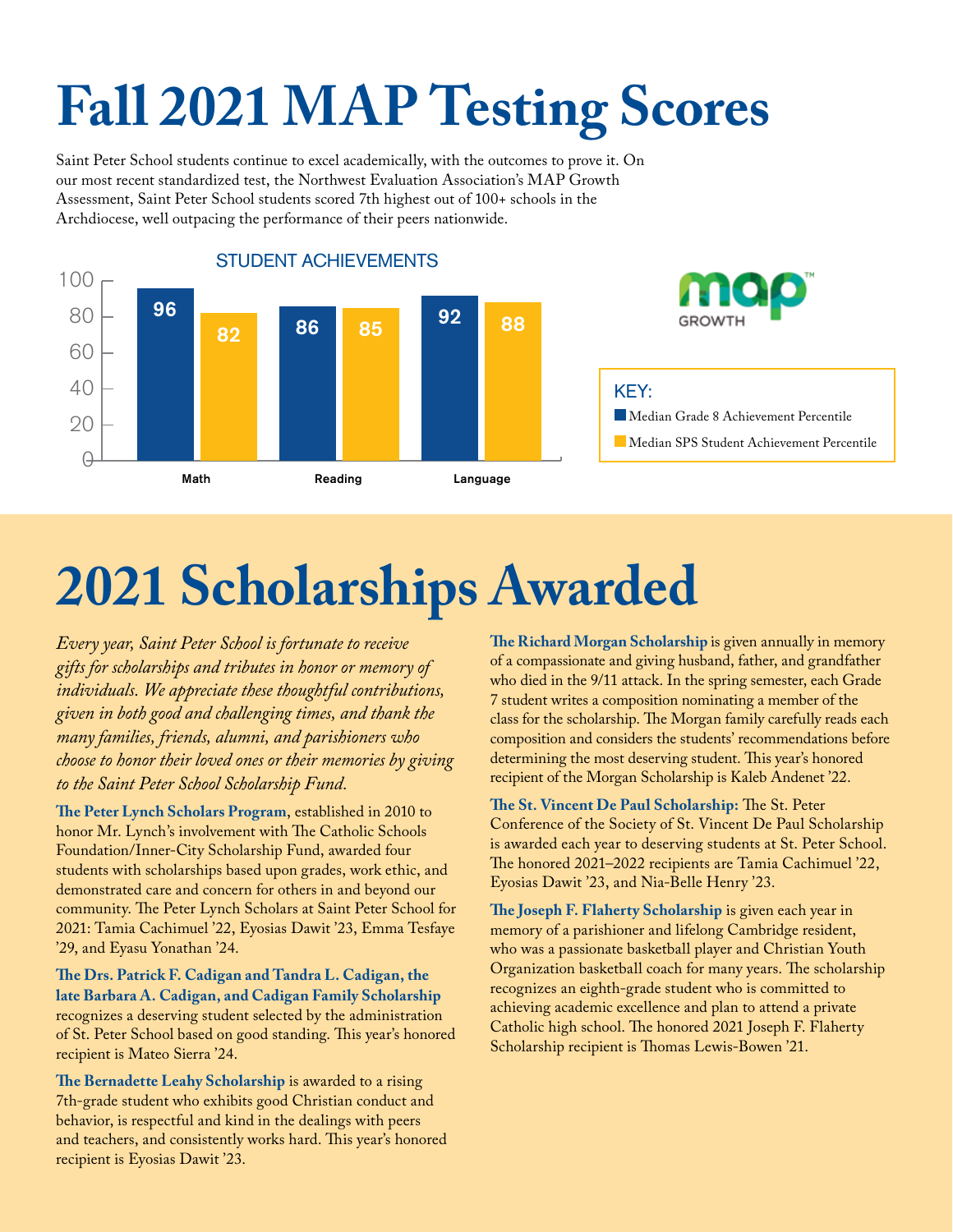



LEFT: K2 and Grade 2 book buddies; RIGHT: Grade 1 student is ready to learn Math.

### **Saint Peter School's Continued Commitment to In-Person Learning**

For the second year in a row, Saint Peter School did not miss a beat in providing safe in-person learning in the midst of the ongoing global pandemic. In partnership with the Cambridge Innovation Center, the Broad Institute, and MA Department of Elementary and Secondary Education, we have continued to offer weekly COVID-19 testing to all students and staff members. Responsive to the latest public health recommendation and grateful for the continued counsel of our Scientific Subcommittee, we have maintained certain necessary health and safety protocols, such as masking, cohorting, and heightened cleaning practices. Collectively, these efforts have enabled our students and teachers to enjoy uninterrupted inperson learning for the last 18 months.

Although the world isn't quite fully back to "normal" yet, Saint Peter School has also made considerable efforts to restore and resume several of our marquee student activities and family events. In the fall, our community came together for an inperson and reimagined Oktoberfest–families particularly enjoyed a COVID-safe trunk-or-treat in our driveway. To prepare our hearts and minds during Advent, we also hosted our first-ever Christmas Jingle-&-Mingle, which featured

student caroling, a living Nativity, an outdoor holiday market, and all sorts of festive merrymaking!

Many of our student-athletes are also very happy that our CYO basketball league has returned this year, with games and practices taking place in our Saint Peter School gym nearly every night of the week. Saint Peter School has enjoyed at least one first-place finish in CYO for the past 12 seasons (across alllevels of both boys and girls) and we hope to continue our streak this year! Thanks to the many coaches and volunteers who help make CYO possible.

Acknowledging the very real impact the pandemic has had on our students and their mental health, we are also excited to launch a new Student Mental Health Services Program in the spring of 2022, in partnership with Cambridge Public Schools and Riverside Community Care. In the months ahead, Riverside Community Care will begin offering group therapy/counseling services to our students. These sessions will take place on campus, during school hours, and will be open to all Saint Peter School students enrolled in grades 2–8 are eligible.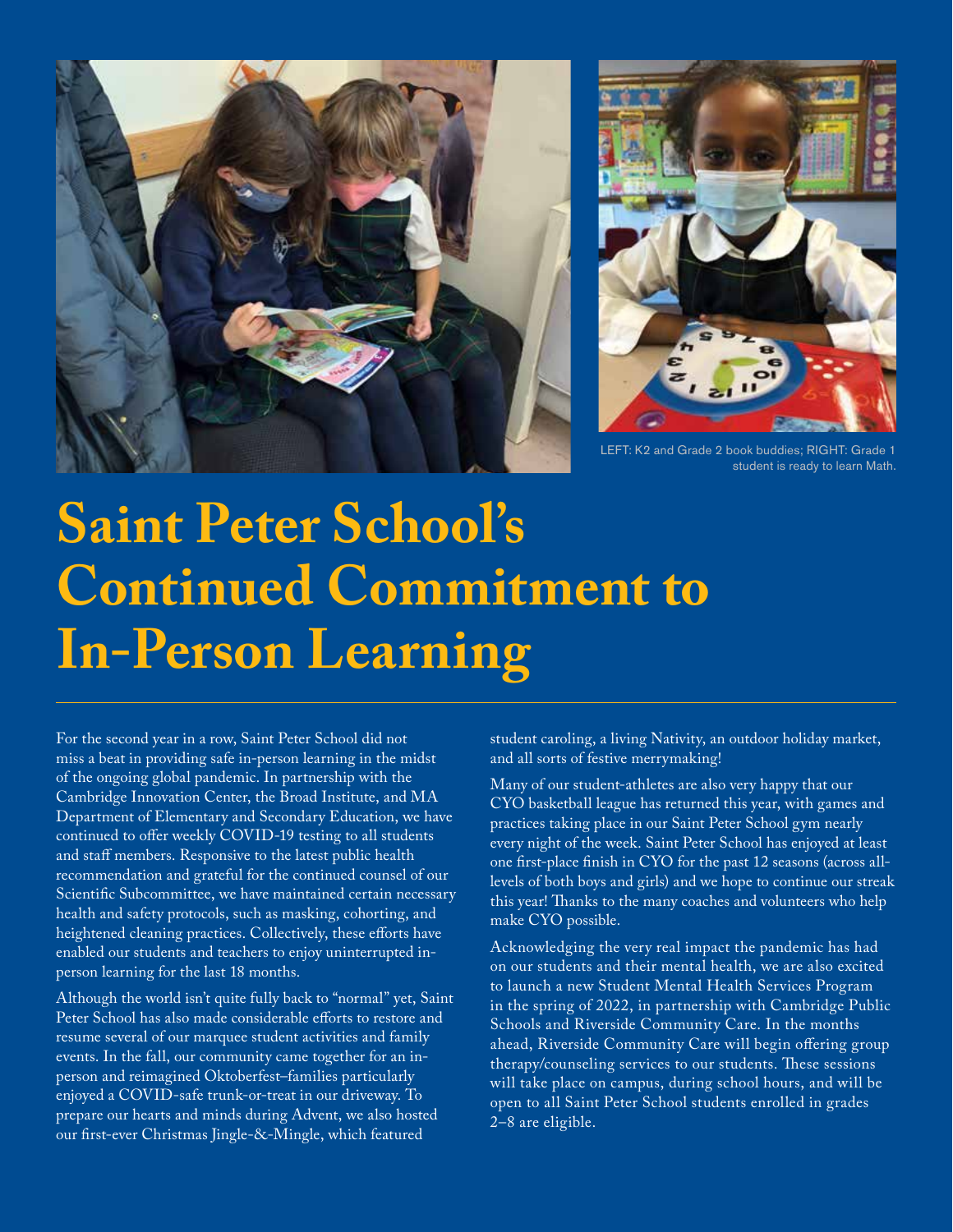### **State-of-the-Art Saint Peter School STEM Center**



New Saint Peter School STEM Center!

Thanks to the generosity and support of many members of our community, Saint Peter has embarked on an exciting new era in the 120-year history of our beloved school.

Powered by an unshakable faith in the school's future, we are thinking and acting boldly. On July 2021 Saint Peter Parish regained use of the Convent, the building immediately adjacent to the Rectory, for parish and school purposes. The Convent offers Saint Peter School much needed room to expand and enhance programming in the years ahead. The generosity of benefactors is entirely funding the first phase of the building's renovation, which has included the beautiful restoration of the School Sisters of Notre Dame's original chapel (now open to students and staff for prayer, religious instruction, and quiet reflection) and the construction of our state-of-the-art STEM Center.

Opened in January 2022, the STEM Center houses our new robotics and coding programs, guided by LEGO Education. Saint Peter School has invested in the full suite of both LEGO BricQ and LEGO SPIKE products, which provide our students with fun, engaging ways to learn coding, robotics, and more. We are thrilled that this dynamic space is enabling our students to participate, creatively and cooperatively, in the hands-on exploration and application of STEM principles, which is preparing them to be informed builders and deployers—not only consumers—of science and technology.

The physical expansion of our STEM programming into the Convent is coupled with an overhaul of our core science curriculum. With our two amazing science teachers, Mr. Stephen Carpenter and Mr. Scott Durrwachter, leading the way, we have adopted the rigorous and research based

*Saint Peter School invested in the full suite of both LEGO BricQ and LEGO SPIKE products, which will provide our students with fun, engaging ways to learn coding, robotics, and more.*

Amplify Science for Grades 1–8. Developed by science education experts at the University of California, Berkley, Amplify places great emphasis on experiential and hands-on learning and is aligned with the Next Generation Science Standards. It is widely considered the strongest elementary science program available.

So far, Amplify has been an absolute hit with our students they are engaged in and loving science class more than ever!

In the years ahead, in collaboration with Saint Peter Parish, we will continue our expansion into the Convent. We hope to develop and renovate new spaces and classrooms dedicated to our humanities and cultural programs. Stay tuned!





Grade 8 students working on the new LEGO education curriculum.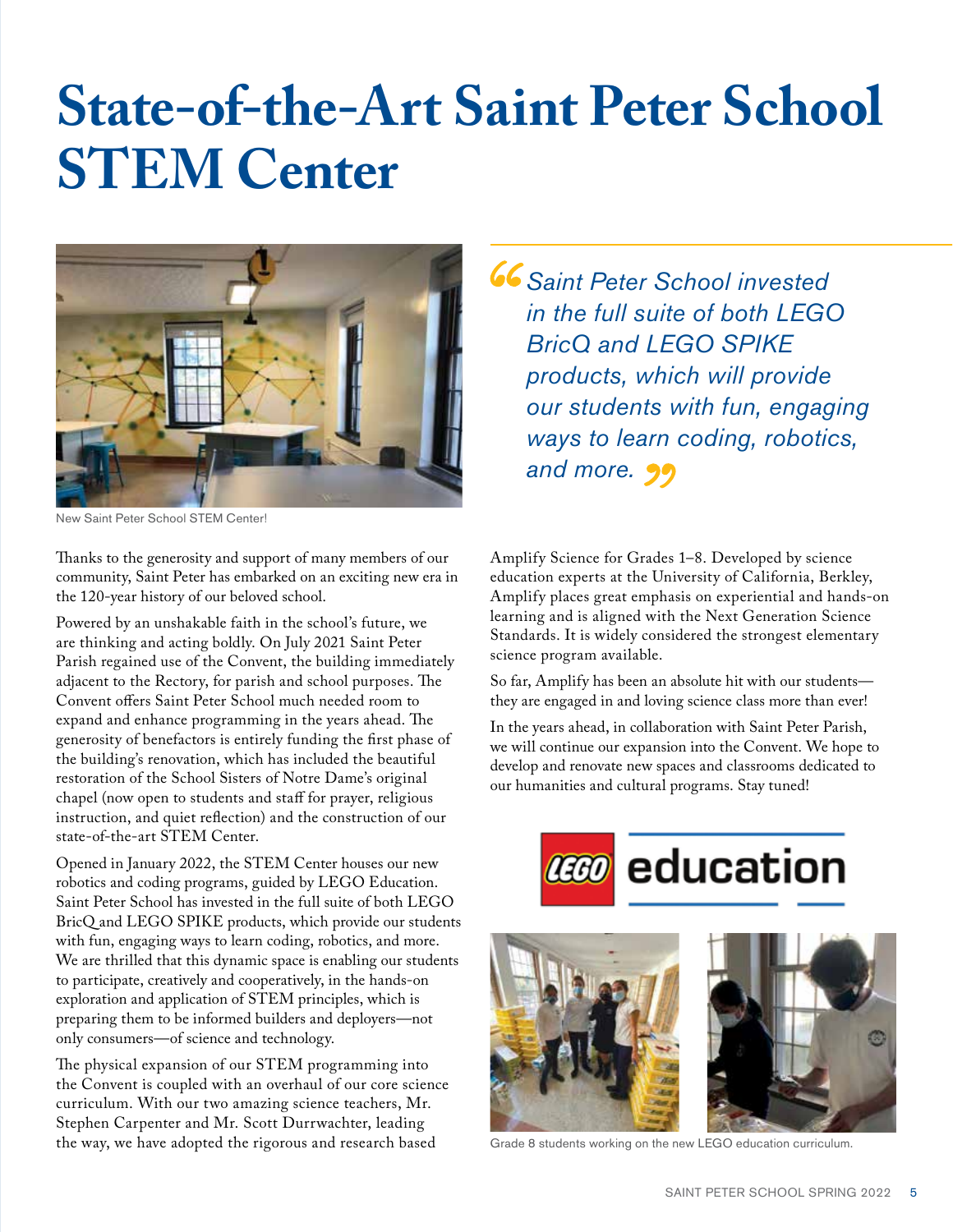### **2021–2022 Annual Fund**



### **Message from Advancement**



Eve Encinas-Lončar, Director of Advancement



#### MATCHING GIFTS

Double your donation! Please check with your employer to see if they participate in a corporate matching gift program. EIN: 04-3132637

#### WAYS TO GIVE

**Online Giving** Make your online gift by credit card by visiting: SAINT-PETER-SCHOOL.ORG/GIVING

**By Mail** Send your check payable to C/O Saint Peter School: Saint Peter School, % Advancement Office, 96 Concord Avenue, Cambridge, MA 02138

Every gift to Saint Peter School strengthens its ability to fulfill the mission established by the School Sisters of Notre Dame, to teach "to the heart, mind, and soul of each child." Through the great generosity of parents, alumni, faculty, parishioners, and friends, Saint Peter School raised a record \$602,618.74 in 2020–2021, an outstanding achievement that is especially notable during this unusual time. Thank you!

#### **The impact of our donors' tremendous support can be seen throughout the school, underwriting key needs and enhancements, including:**

- Funding new curricula in language arts and science
- Providing faculty and staff professional development
- Enabling the expansion into the refurbished Saint Peter Convent and the construction of a state-of-the-art STEM Center
- Investing in PPE, air filters, heightened HVAC maintenance, and other COVID mitigation measures
- Offering creative programming and a robust roster of co-curricular activities
- Enhancing the Catholic identity of the school by providing prayerful spaces for reflection
- Bolstering scholarships and financial aid packages

**Please accept our heartfelt gratitude for making all of this—and more—possible!**

The Saint Peter School Cares Annual Fund is the cornerstone of the school's fundraising efforts. Gifts to the Annual Fund support the school's greatest needs as well as essential and promising new academic, spiritual, and co-curricular initiatives. Tuition covers about 70% of the cost of educating a student; we rely on donations for most of the remaining 30%.

A yearly campaign, the Annual Fund runs from July 1 through June 30. We hope that everyone who prizes the exceptional merit and purpose of a Saint Peter School education will contribute. This year, the school is seeking 100% participation from current parents. Every family's economic situation is unique, and we understand the financial constraints facing some members of our community. Consequently, we respectfully ask all Saint Peter parents to make a gift to the 2021–2022 Annual Fund at a level that is personally meaningful and manageable. Each Annual Fund gift is deeply valued and vital to ensuring that Saint Peter School thrives as the leading Pre-K through Grade 8 school in the Archdiocese of Boston.

For more information on donation opportunities, please see the Remit Envelope attached here in *The Light on the Hill* or visit our website at **saint-peter-school.org/giving**. Thank you for your support and for being part of the long and inspiring legacy of generosity at Saint Peter School.

I wish you and yours a year filled with good health, faith, care, and joy.

God bless,

Eve Encinas-LonČar *Director of Advancement*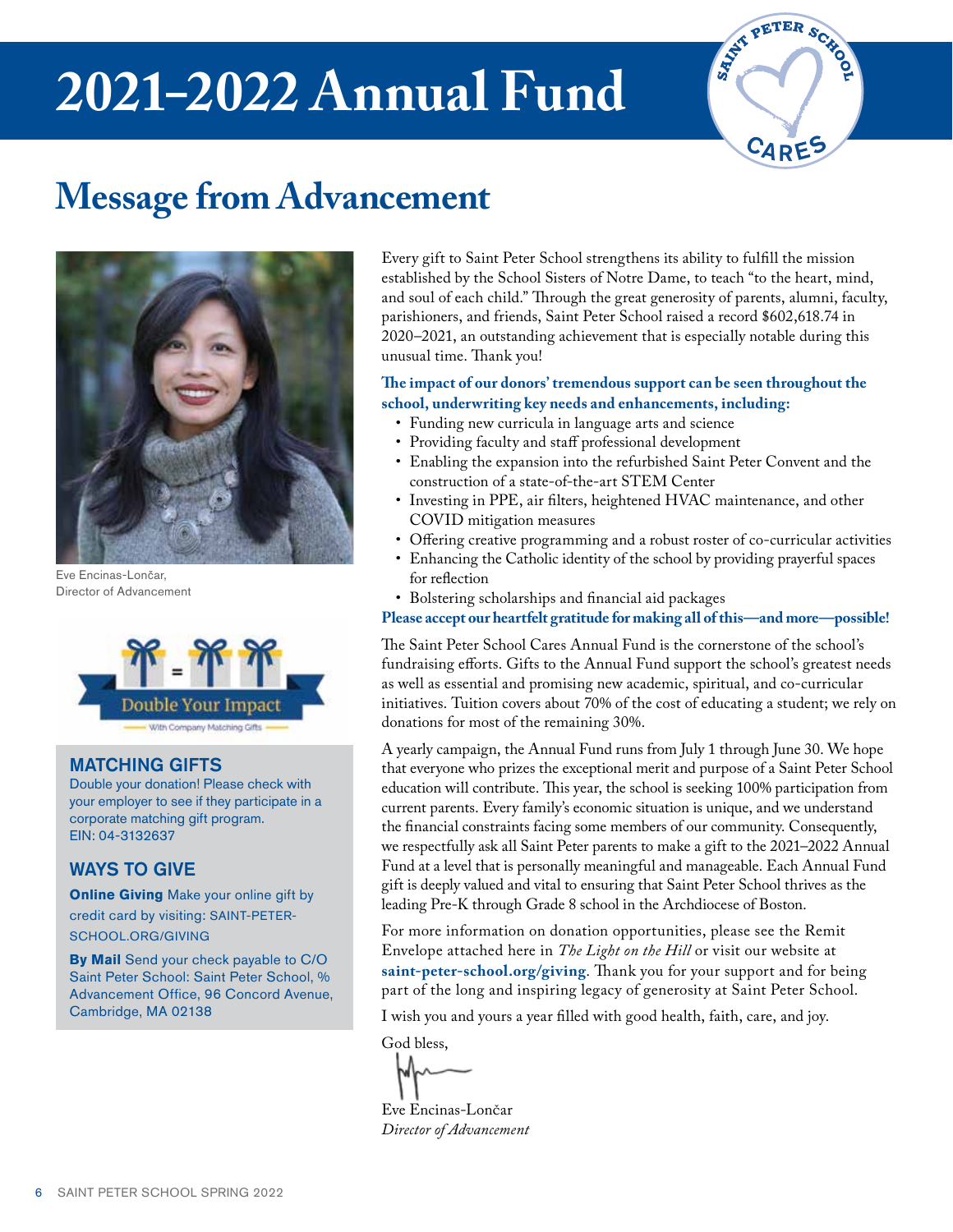#### LEADERSHIP SOCIETY

*(\$10,000 and above)* Anonymous (3) Daniel Appugliese '92 and Lisa F. Appugliese Christopher and Ann Carpenter Edward J. Hoff and Kathleen M. O'Connell Matthew Pimental and Trea LaRaia Constance Tucker The Wagner Foundation, Herbert S. Wagner, III and Charlotte Wagner

#### CIRCLE OF SAINTS

#### *(\$5,000 to \$9,999)*

David and Nicole Bemiss Brian and Anne Boyden Michael F. Hanlon Charitable Trust Timothy Harney, Jr. '98 Therese M. McAllister St. Peter's Conference of St. Vincent De Paul Matthew and Thoa Van Eman David and Nicole Bemiss Brian and Anne Boyden Michael F. Hanlon Charitable Trust Timothy Harney, Jr. '98 Therese M. McAllister John D. Roth '83 St. Peter's Conference of St. Vincent De Paul Matthew and Thoa Van Eman

#### SCHOOL SISTERS OF NOTRE DAME SOCIETY

#### *(\$2,500 to \$4,999)*

Robert and Kristine Higgins Bertrand and Eva Jelensperger Christopher and Teni Lavoie Bence and Daniele Olveczky Elliot and Kathyr Ranger

#### PATRON SAINT CIRCLE

#### *(\$1,000 to \$2,499)*

Weston and Elizabeth Adams Slater W. Anderson and Anne Geohegan Apex Computers, Mark Keane Michael and Suzanne Bellomo Cambridge Landscape Company, Inc., Mr. James Kelly Century Bank, Sarah A. O'Toole Cetrulo LLP, Lawrence Cetrulo Michael and Maria Cervantes Harvard Cooperative Society Guillermo García-Cardeña and Sandra March Robert and Mimi Gray Tommy Hoff X'07 Matthew and Rebecca Joyce Robin Kelly

Kyriakos Kontopoulos Marko Lončar and Evelyn Encinas-Lončar Marc and Sophie Migliazzo John Mooney and Patricia Dinneen Glenn Morgan and Dr. Sandra Fleming Paul Nasipak John Noll Scott Noll and Wendy Burns Hannah Olivet Pastor Leonard F. O'Malley Robert E. O'Neil '52 Trishan Panch and Caterina Hill Michael and Sara Schumann Jeffrey and Maureen Singer Brendan J. Sullivan '61 and Patricia Sullivan James and Kristin Sullivan Harim Won

#### SAINT PETER COUNCIL

#### *(\$500 to \$999)*

Shahid and Nadia Azim Bay State Cleaning, Richard Howard Umberto Boscolo Bragadin and Teresa Occhiolini Patrick and Evelyn Boyden Garrett Burke Michael and Gina Burke Gwendolyn Campero '05 Peggy Caouette Matthew and Elizabeth Christensen John. M. Culhane '59 Trust Deacon John Czajkowski and Jennifer Czajkowski Scott and Rachel Devlin Margaret F. Flaherty '62 Tom and Joelle Flynn Peter Herlihy Andrew Horr Craig and Elizabeth Johnson Alvin and Lucille Johnson Samrat and Nagma Kc Devon and Anita Kinkead Lands' End, Inc. Emilio Latorre and Sarah Tucker Bernadette Leahy Maureen Leahy Alister and Abigail Lewis-Bowen Frank Lis and Zeljka Mileusnic Martha Lynch Colin and Jessica Macdonald The Cambridge Matignon School Neil and Gail McCullagh Orthodontics of Cambridge, P.C., Dr. William Murthy Katherine Oh and Eric Butler Frederick and Meredith Olsen Kithunu and Olivia Pathiraja Juliana Renshaw John Serwecinski Michael Shaw and Casey Lewis

#### SUMMARY OF CONTRIBUTIONS

#### *July 1, 2021, to June 30, 2022*

| <b>TOTAL REVENUE</b>                                       | \$602,618.74  |
|------------------------------------------------------------|---------------|
| <b>Less Expenses</b>                                       | (\$22,302.91) |
| <b>Total Contributed Revenue</b>                           | \$624,921.65  |
| <b>Total Special Events</b>                                | \$142,186.31  |
| Golf Classic                                               | \$16,918.28   |
| Dare to Dream Virtual Auction                              | \$107,932.36  |
| SPS Cares Virtual 5K                                       | \$17,335.67   |
| <b>SPECIAL EVENTS</b>                                      |               |
| <b>Total Special Purpose Gifts</b>                         | \$275,635.00  |
| COVID Relief Fund                                          | \$95,495.00   |
| <b>STEM Center Gift</b>                                    | \$100,000.00  |
| <b>SPECIAL PURPOSE GIFTS</b><br>Catholic School Foundation | \$80,140.00   |
| Total Annual Fund                                          | \$207,100.34  |
| <b>ANNUAL FUND</b>                                         |               |

*\*Please note: In reports of this nature, mistakes sometimes occur. Please accept our apologies if we have omitted or misspelled your name or information.* 

Christian Spanring and Amy Slaughter Michael Reidy and Mary Browne United Marble Fabricators, Thomas Kilfoyle '66 Annamarie Why Jeffrey and Kimberlie Winter

#### ARCHANGEL

*(\$250 to \$499)* Thomas and Elizabeth Acitelli Juliette Adams Christian Allen and Melissa Gillooly Antonin Bacot and Anne De Chalus-Bacot David and Sveta Bartsch William Burke William H. Burns, Jr. Mark Carletti and Beth MacGillivray Christopher and Karen Celano Max and Andrea Ciarlet Gerald and Darly Charles Gillian Collings Ellen Goduti '73 Prasanth George and Shinu John Thomas and Rose Haferd William and Claire Harden Thomas Hedderick Paul Jaminet and Shou-Ching Jaminet Mike and Julie Kaneb Philip Cooper and Michele Keough Patricia King Patricia Kelly Matthew Kilfoyle Krishna and Neelima Konda

Ghislain and Eleonor Le Guen David Maher Juan Medina and Daisy Caban Nathaniel Mendell and Dana Kelly-Mendell Jim and Maureen Monagle Kathleen Murphy Brian Nasipak and Eun-Jin Yang Mark and Angela Repa Restorative Dental Group of Cambridge, Dr. Alan Sulikowski, D.M.D. Sarah's Market & Cafe, Raj and Panna Patel Jorge Sepulcre and Teresa Geraldo Paul Schoenau and Lindsay Froess Mark Smith and Suzanne Spreadbury John D. Sullivan '57 and Kathleen Gleason Sullivan '61 Mariclare H. TenPas John and Emily Von Bargen Calvin Williams and Eva Sanchez Eileen Woodford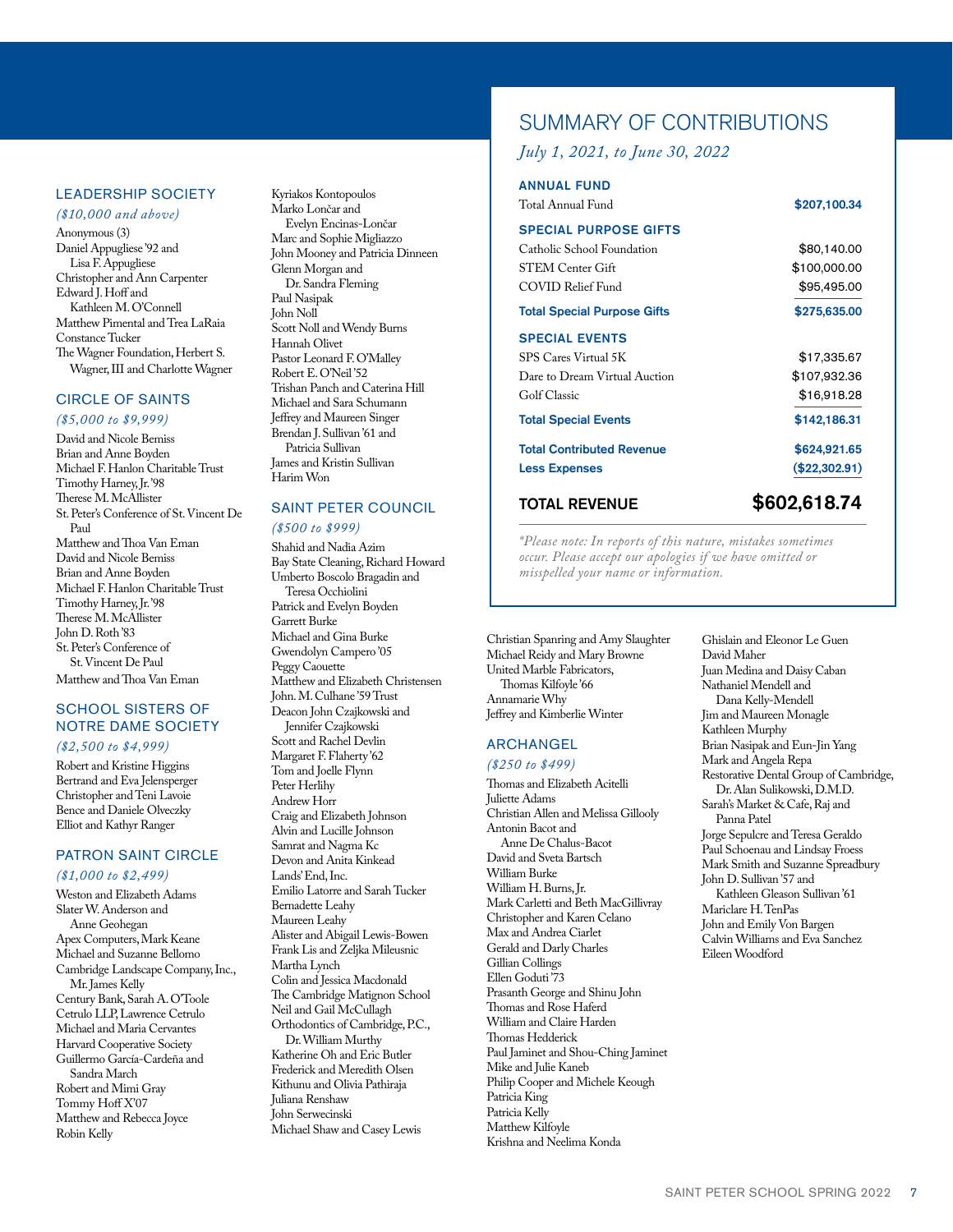### **2021–2022 Annual Fund** *continued...*

#### SAINT PETER ANGEL

#### *(\$100 to \$249)*

Guadalupe Acosta Dar Alexander Julie Andrews Leonardi and Tanya Aray Armando's Pizza, Rina Bonavita Gordan and Martha Axtman Joseph W. Bielinski '48 John and Lindsay Blake Jamie Blanch and Cristina Ayala Lisa Boyajian Lucille Boyajian Steven and Roberta Brooks Margaret Cahill Miley '46 Catholic School Foundation, Chris Lattin Marcello and Maria Castellano Joseph Celano Coady Florist, Dan Marquardt Gregory and Excelle Coffey David and Diane Consigli Anne Cornet John Cote '58 Barbara Coughlin Yaritza Cullity Susan E. Davis Anne Dealy Mark and Kellie DeJon Harry and Sandra Dine Allyson Doherty Mary T. Dynan Ttee Miriam Estifanos Alfred B. Fantini Lynn Fitzgerald Jessica W. Flaherty and Kristen A. Bolt Joan Flaherty-Doherty Timothy Flaherty and Lisa Natale Richard and Kathy Flynn Alain Genel Thomas and Laura Grainger Charlie and Doreen Gulledge Samanta Gutz Charles Harden Xavier Haurie and Christelle Guillermier Gregory Jenkins and Elizabeth G. Aureden

Sharon J. Juelfs Keane Fire and Safety, Beth Hayes Keefe Funeral Home, Chad Keefe Florence Keefe Carol Kovac Valeria Leite Lori LoTurco Shane Marrion Joseph McDonald and Susan Kneeland McDonald '67 Hirut Melles Arnaud Mentre de Loye and Caroline Gueny-Mentre Justin Monahan Jeanne Noll Marylou Noll John O'Brien O'Connor Portraiture, Inc., Bill Quigley Glenn Ojeda William D. O'Neill Diane Ranger Lowell Ranger Javier Parra and Alejandra Salazar Gregory and Jamie Porreca Mary Ellen Powers '50 Bonnie Redmond Newman '61 John H. Sanders, Jr. and Karen Chisholm Marianne Sanderson Shay '46 Ruth Sanderson Kingsbury '49 Matthew Schell Fulton and Judith Shaw Carlos Sierra and Diana Montenegro Mary Skelton Abbott Robert Stanley William Stanley Thomas A. Stone and Valerie M. Warrior Jeanne Sullivan Delio and Rebecca Susi Catherine M. Synnott '54 Roman Tessema and Eshetu Tewodrose Giulio Srubek Tomassy and Beatrice Sannino Leo and Donna Tuccinardi Mary Rita Weschler

#### ANGEL

#### *(\$50 to \$99)*

Erin Adams Maggie Allen '14 Tekie Anday Branville and Alicia Bard Maritza Caban Blake and Karen Coughlin Katie Sorbo Devine Paul Edelstein Elsabet Estifanos Christopher Kelley Janet H. Kelley Katie Garrett Bridget O'Connor Garsh '96 Fitsumbirhan Ghebrezgabiher Timothy Flaherty, Sr. and Lisa Natale Matthew Flynn Rob Kubica Robert LaRaia Megan Laverty Paula Lee Oleg and Megan Litvinenko Seth Lucas Cosmo and Keri Macero Lisa Macero-Cedrone Anne Mastroianni Marnie McGoldrick Kathleen McKenzie Audrain Michael Rebecca Migliazzo Elena Murphy Sheila O'Shaughnessy '78 Zach Ross John A. Ryan '52 Kate Sacca Jonah Selaya-Mendez Anna Sheehan Kathy Smith Nelson Torres and Carmen Gomez-Torres Lynn Waltzman Charles R. Warnock, Jr. '54 Jennifer Wilson

#### BLUE & GOLD

#### *(Up to \$49)*

David Ahouse Minerva Bareng Paulo Barrozo and Lisa Owens Erica Birke Irmgard Buchmasser Ed Burns Stacijill Burnley Jennifer Buyak Denise Breakall James Cadden Marni Chanoff Ashley Davis Maria Davis William and Christina Davis Stacey Dittmar Anna Esquivel Teresa Esquivel Maria Pia Fodera Jane Flaherty Gregory and Corrinne Fond Geralyn Fulginiti Emma Harden Andrew and Marie Hartness Carolyn Jasinski Alyssa Jones Amanda Lavigne Catherine Lenihan Barbara Macdonald Colin Macdonald Patricia Macdonald Melissa Manganiello Ana Nelson Nathaniel Price and Suzanne Bastien Anellys Prieto Damairy Prieto Mona Qureshi Ashley Renzi Jennifer Shorter Wanda Shorter Joseph Slaughter Shirley Stanley Kathryn Thifault Ashley Ventura Peter Woodward

### ALUMNI GIVING BY DECADE

#### THE 1940S

Joseph W. Bielinski '48 Margaret Cahill Miley '46 Marianne Sanderson Shay '46 Ruth Sanderson Kingsbury '49

#### THE 1950S

John Cote '58 John. M. Culhane '59 Trust Robert E. O'Neil '52 Mary Ellen Powers '50 John A. Ryan '52

John D. Sullivan '57 Catherine M. Synnott '54 Charles R. Warnock, Jr. '54

#### THE 1960S

Margaret F. Flaherty '62 Kathleen Gleason Sullivan '61 Joseph McDonald and Susan Kneeland McDonald '67 Bonnie Redmond Newman '61 Brendan J. Sullivan '61 and Patricia Sullivan

Thomas Kilfoyle '66, United Marble Fabricators

#### THE 1970S

Ellen Goduti '73 Sheila O'Shaughnessy '78

#### THE 1980S

John D. Roth, '83

#### **THE 1990S**

Daniel Appugliese '92 and Lisa F. Appugliese Timothy Harney, Jr. '98 Bridget O'Connor Garsh '96

#### **THE 2000S**

Maggie Allen '14 Gwendolyn Campero '05 Charles McNeill, Jr. '04 Tommy Hoff X'07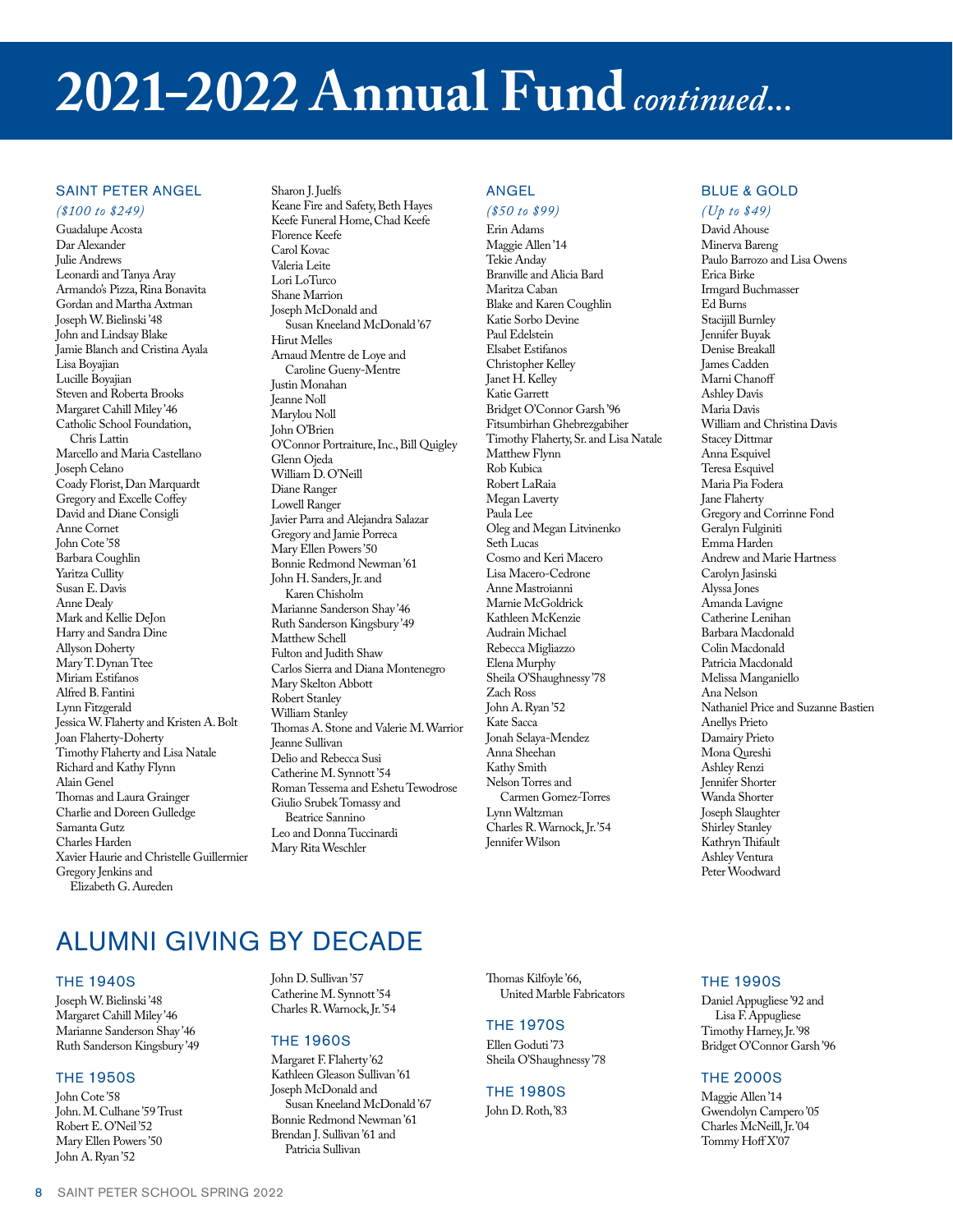### **CONGR ATULATIONS GR ADUATES!**



### Matriculation for Class of 2021

A&M Consolidated High School (College Station, Texas) Boston University Academy The Cambridge Matignon School Cambridge Rindge and Latin School Malden Catholic High School The Newman School Saint Joseph Prep The Williston Northampton School